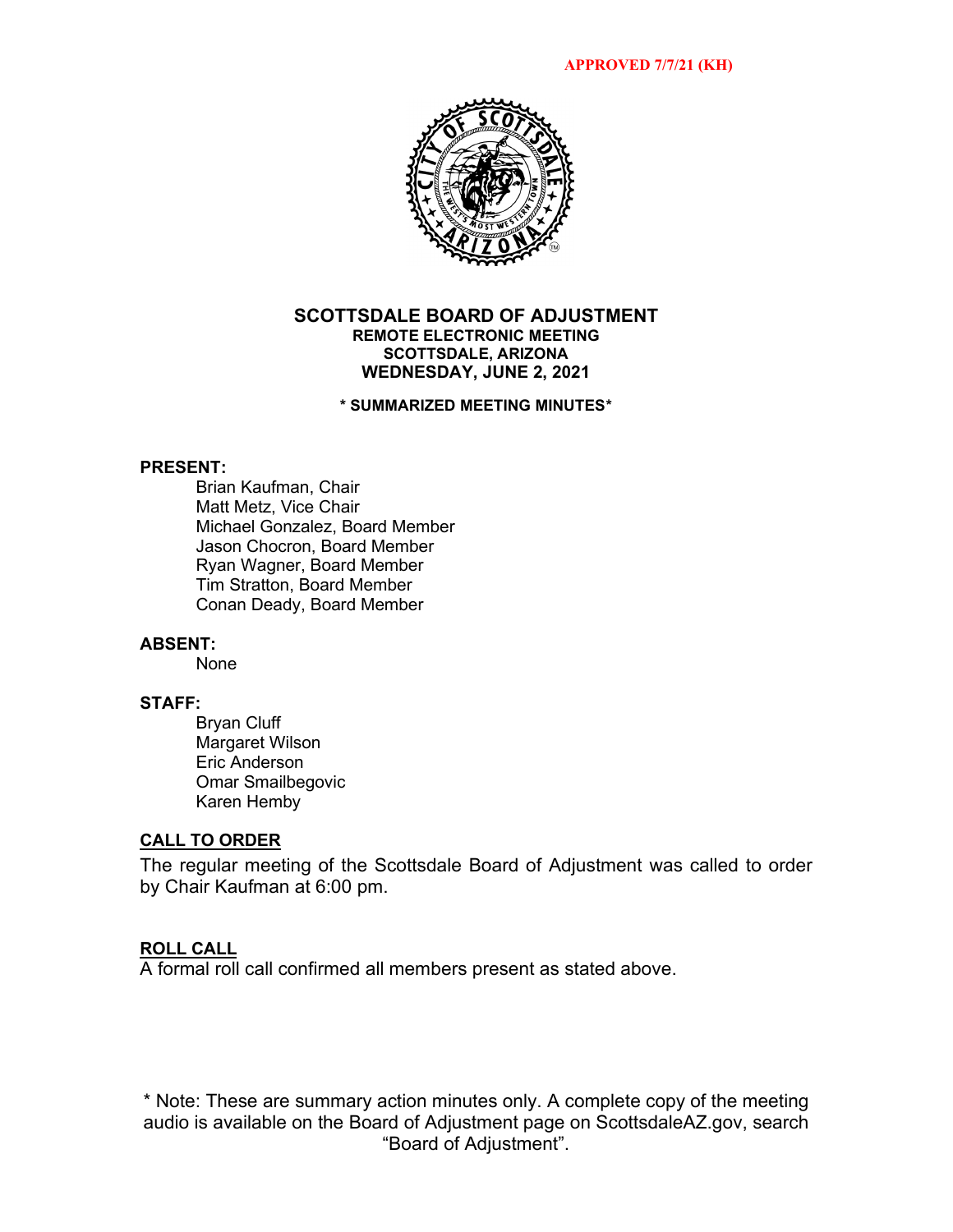# **ADMINISTRATIVE REPORT**

1. Identify supplemental information, if any, related to the June 2, 2021 Board of Adjustment agenda items, and other correspondence.

# **APPROVAL OF MINUTES**

2. Review and possible approval of March 3, 2021 Board of Adjustment Regular Meeting Minutes.

**VICE CHAIR METZ MADE A MOTION TO APPROVE THE MARCH 3, 2021 BOARD OF ADJUSTMENT MEETING MINUTES, 2ND BY BOARD MEMBER STRATTON. THE MOTION CARRIED IN FAVOR BY CHAIR KAUFMAN, VICE CHAIR METZ, BOARD MEMBER GONZALEZ, BOARD MEMBER STRATTON, BOARD MEMBER CHOCRON AND BOARD MEMBER WAGNER WITH AN AYE VOTE AND BOARD MEMBER DEADY ABSTAINING TO VOTE SIX (6) TO ZERO (0).** 

3. Review and possible approval of May 5, 2021 Board of Adjustment Regular Meeting Minutes.

**VICE CHAIR METZ MADE A MOTION TO APPROVE THE MAY 5, 2021 BOARD OF ADJUSTMENT MEETING MINUTES, 2ND BY BOARD MEMBER STRATTON. THE MOTION CARRIED UNANIMOUSLY IN FAVOR BY CHAIR KAUFMAN, VICE CHAIR METZ, BOARD MEMBER GONZALEZ, BOARD MEMBER STRATTON, BOARD MEMBER CHOCRON, BOARD MEMBER WAGNER AND BOARD MEMBER DEADY WITH AN AYE VOTE OF SEVEN (7) TO ZERO (0).** 

# **REGULAR AGENDA**

4. [22-BA-2020#2 \(Danny and Cindy Vice Variance\)](https://eservices.scottsdaleaz.gov/planning/projectsummary/ba_reports/BA_22_BA_2020_2.pdf)

Request for a variance from the City of Scottsdale Zoning Ordinance, section 5.504.E.5, pertaining to the required setback from the longer street frontage on a corner lot for a property with Single Family (R1-7) zoning located at 7138 E. Orange Blossom Lane. 7138 E Orange Blossom Ln

**BOARD MEMBER STRATTON MADE A MOTION TO APPROVE 22-BA-2020#2 WITH STIPULATION THAT PLANS BE CONSISTENT WITH SUBMITTED SITE PLAN AND ELEVATION, 2ND BY VICE CHAIR METZ. THE MOTION CARRIED UNANIMOUSLY IN FAVOR BY CHAIR KAUFMAN, VICE CHAIR METZ, BOARD MEMBER GONZALEZ, BOARD MEMBER STRATTON, BOARD MEMBER CHOCRON, BOARD MEMBER WAGNER AND BOARD MEMBER DEADY WITH AN AYE VOTE OF SEVEN (7) TO ZERO (0).** 

\* Note: These are summary action minutes only. A complete copy of the meeting audio is available on the Board of Adjustment page on ScottsdaleAZ.gov, search "Board of Adjustment".